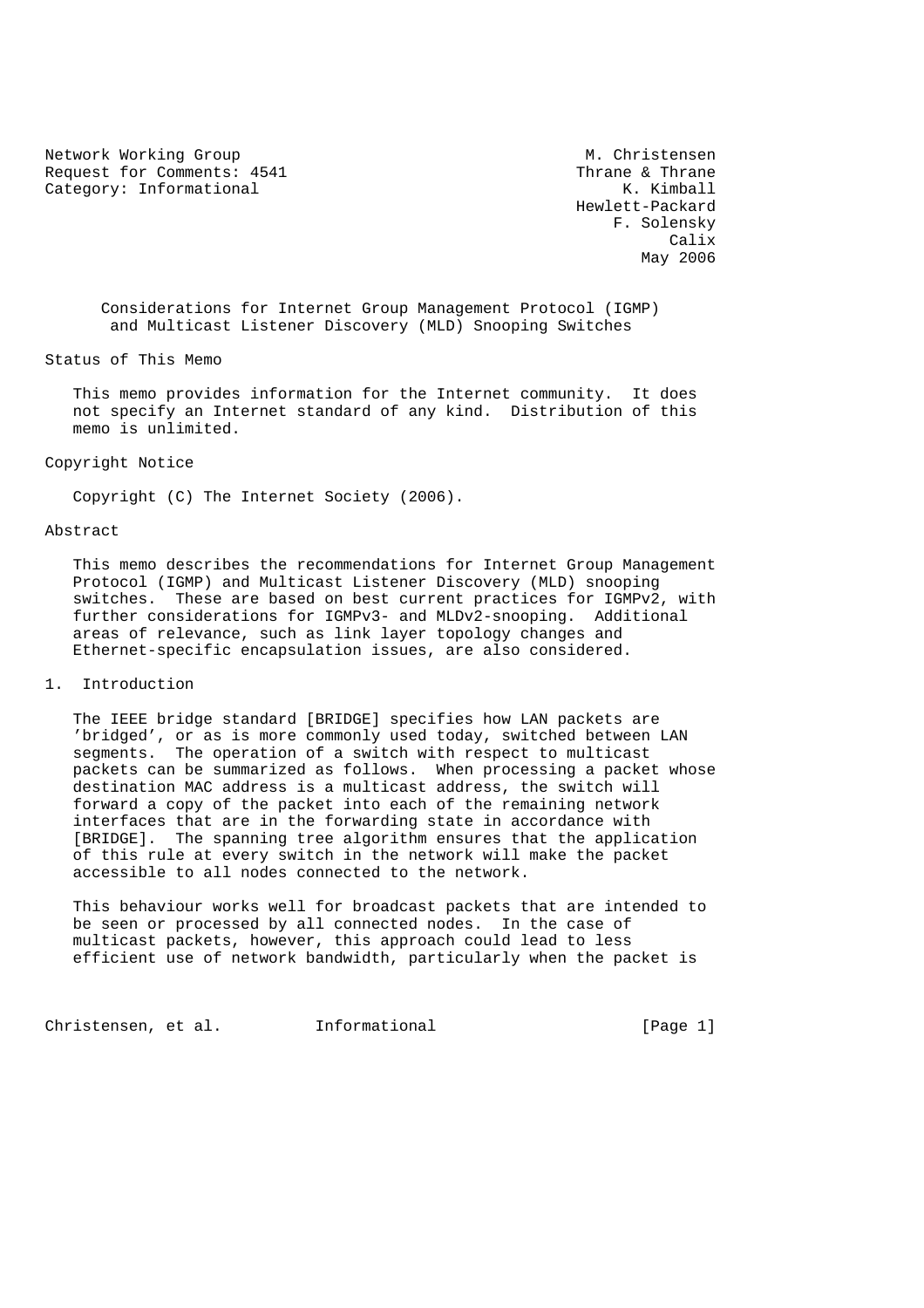intended for only a small number of nodes. Packets will be flooded into network segments where no node has any interest in receiving the packet. While nodes will rarely incur any processing overhead to filter packets addressed to unrequested group addresses, they are unable to transmit new packets onto the shared media for the period of time that the multicast packet is flooded. In general, significant bandwidth can be wasted by flooding.

 In recent years, a number of commercial vendors have introduced products described as "IGMP snooping switches" to the market. These devices do not adhere to the conceptual model that provides the strict separation of functionality between different communications layers in the ISO model, and instead utilize information in the upper level protocol headers as factors to be considered in processing at the lower levels. This is analogous to the manner in which a router can act as a firewall by looking into the transport protocol's header before allowing a packet to be forwarded to its destination address.

 In the case of IP multicast traffic, an IGMP snooping switch provides the benefit of conserving bandwidth on those segments of the network where no node has expressed interest in receiving packets addressed to the group address. This is in contrast to normal switch behavior where multicast traffic is typically forwarded on all interfaces.

 Many switch datasheets state support for IGMP snooping, but no recommendations for this exist today. It is the authors' hope that the information presented in this document will supply this foundation.

 The recommendations presented here are based on the following information sources: The IGMP specifications [RFC1112], [RFC2236] and [IGMPv3], vendor-supplied technical documents [CISCO], bug reports [MSOFT], discussions with people involved in the design of IGMP snooping switches, MAGMA mailing list discussions, and on replies by switch vendors to an implementation questionnaire.

 Interoperability issues that arise between different versions of IGMP are not the focus of this document. Interested readers are directed to [IGMPv3] for a thorough description of problem areas.

 The suggestions in this document are based on IGMP, which applies only to IPv4. For IPv6, Multicast Listener Discovery [MLD] must be used instead. Because MLD is based on IGMP, we do not repeat the entire description and recommendations for MLD snooping switches. Instead, we point out the few cases where there are differences from IGMP.

Christensen, et al. Informational (Page 2)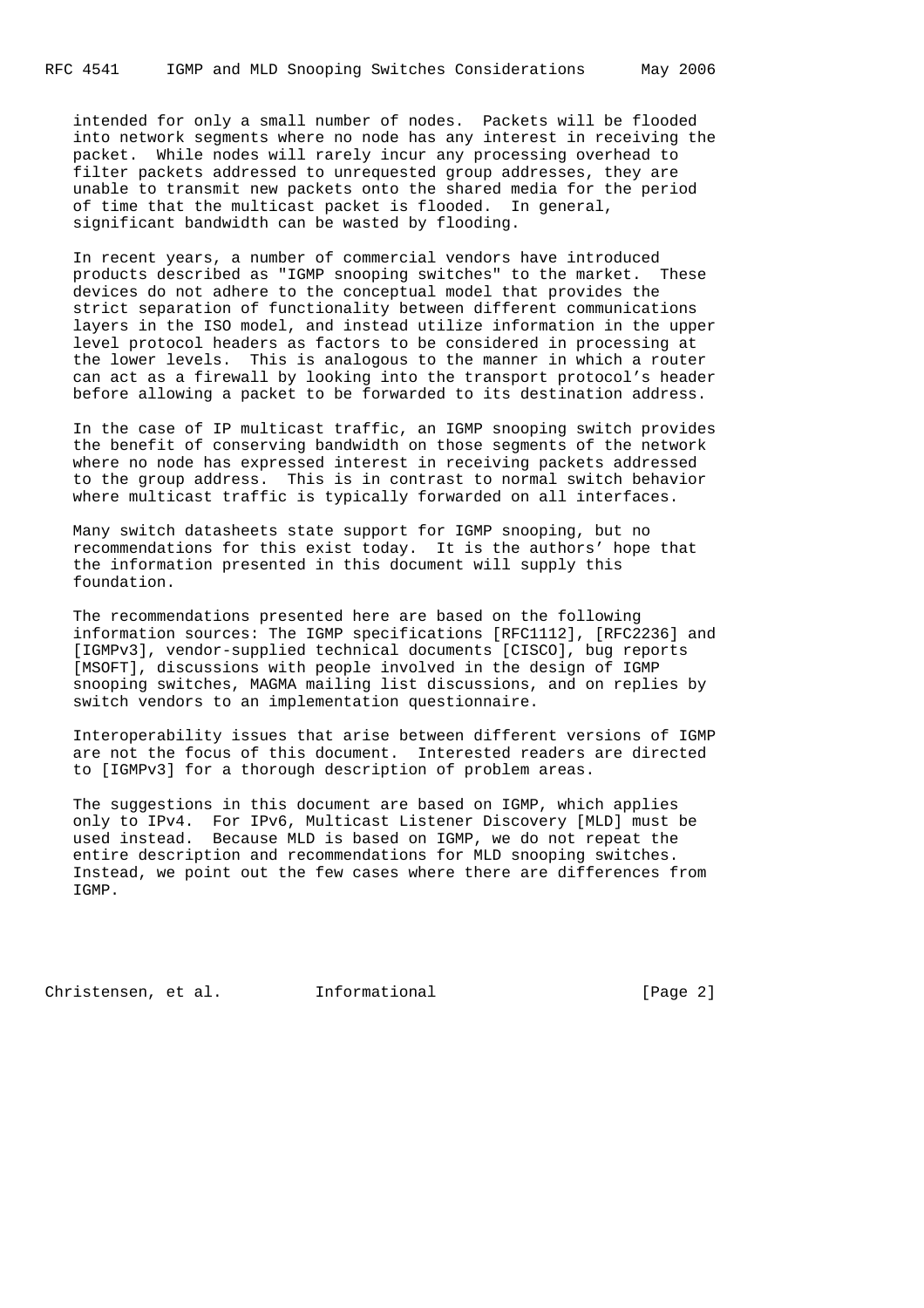Note that the IGMP snooping function should apply only to IPv4 multicasts. Other multicast packets, such as IPv6, might be suppressed by IGMP snooping if additional care is not taken in the implementation as mentioned in the recommendations section. It is desired not to restrict the flow of non-IPv4 multicasts other than to the degree which would happen as a result of regular bridging functions. Likewise, MLD snooping switches are discouraged from using topological information learned from IPv6 traffic to alter the forwarding of IPv4 multicast packets.

### 2. IGMP Snooping Recommendations

 The following sections list the recommendations for an IGMP snooping switch. The recommendation is stated and is supplemented by a description of a possible implementation approach. All implementation discussions are examples only and there may well be other ways to achieve the same functionality.

2.1. Forwarding rules

 The IGMP snooping functionality is separated into a control section (IGMP forwarding) and a data section (Data forwarding).

# 2.1.1. IGMP Forwarding Rules

 1) A snooping switch should forward IGMP Membership Reports only to those ports where multicast routers are attached.

 Alternatively stated: a snooping switch should not forward IGMP Membership Reports to ports on which only hosts are attached. An administrative control may be provided to override this restriction, allowing the report messages to be flooded to other ports.

This is the main IGMP snooping functionality for the control path.

 Sending membership reports to other hosts can result, for IGMPv1 and IGMPv2, in unintentionally preventing a host from joining a specific multicast group.

 When an IGMPv1 or IGMPv2 host receives a membership report for a group address that it intends to join, the host will suppress its own membership report for the same group. This join or message suppression is a requirement for IGMPv1 and IGMPv2 hosts. However, if a switch does not receive a membership report from the host it will not forward multicast data to it.

Christensen, et al. Informational (Page 3)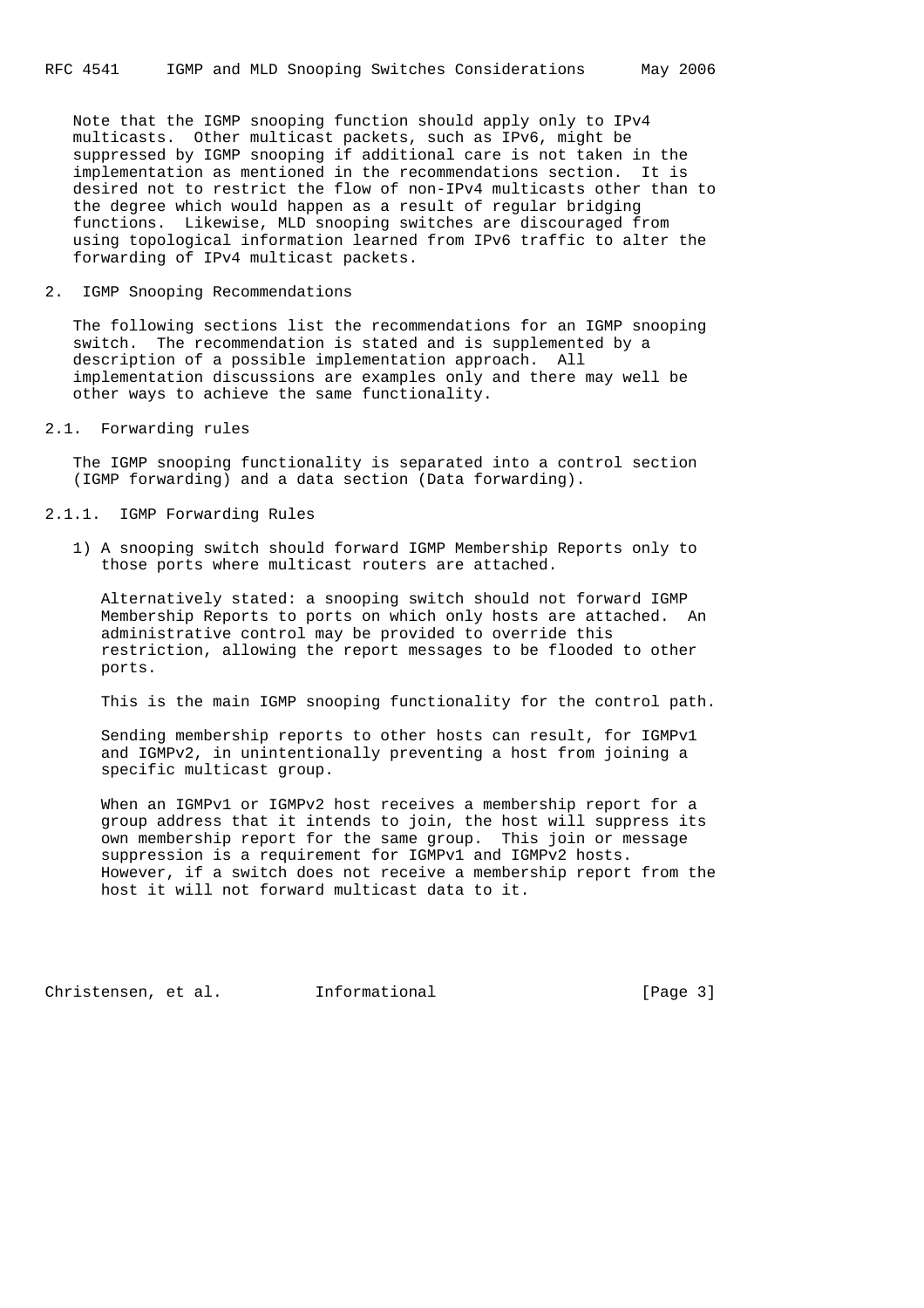This is not a problem in an IGMPv3-only network because there is no suppression of IGMP Membership reports.

 The administrative control allows IGMP Membership Report messages to be processed by network monitoring equipment such as packet analyzers or port replicators.

 The switch supporting IGMP snooping must maintain a list of multicast routers and the ports on which they are attached. This list can be constructed in any combination of the following ways:

- a) This list should be built by the snooping switch sending Multicast Router Solicitation messages as described in IGMP Multicast Router Discovery [MRDISC]. It may also snoop Multicast Router Advertisement messages sent by and to other nodes.
- b) The arrival port for IGMP Queries (sent by multicast routers) where the source address is not  $0.0.0.0$ .

 The 0.0.0.0 address represents a special case where the switch is proxying IGMP Queries for faster network convergence, but is not itself the Querier. The switch does not use its own IP address (even if it has one), because this would cause the Queries to be seen as coming from a newly elected Querier. The 0.0.0.0 address is used to indicate that the Query packets are NOT from a multicast router.

- c) Ports explicitly configured by management to be IGMP-forwarding ports, in addition to or instead of any of the above methods to detect router ports.
- 2) IGMP networks may also include devices that implement "proxy reporting", in which reports received from downstream hosts are summarized and used to build internal membership states. Such proxy-reporting devices may use the all-zeros IP Source-Address when forwarding any summarized reports upstream. For this reason, IGMP membership reports received by the snooping switch must not be rejected because the source IP address is set to 0.0.0.0.
- 3) The switch that supports IGMP snooping must flood all unrecognized IGMP messages to all other ports and must not attempt to make use of any information beyond the end of the network layer header.

 In addition, earlier versions of IGMP should interpret IGMP fields as defined for their versions and must not alter these fields when forwarding the message. When generating new messages, a given IGMP version should set fields to the appropriate values for its

Christensen, et al. Informational [Page 4]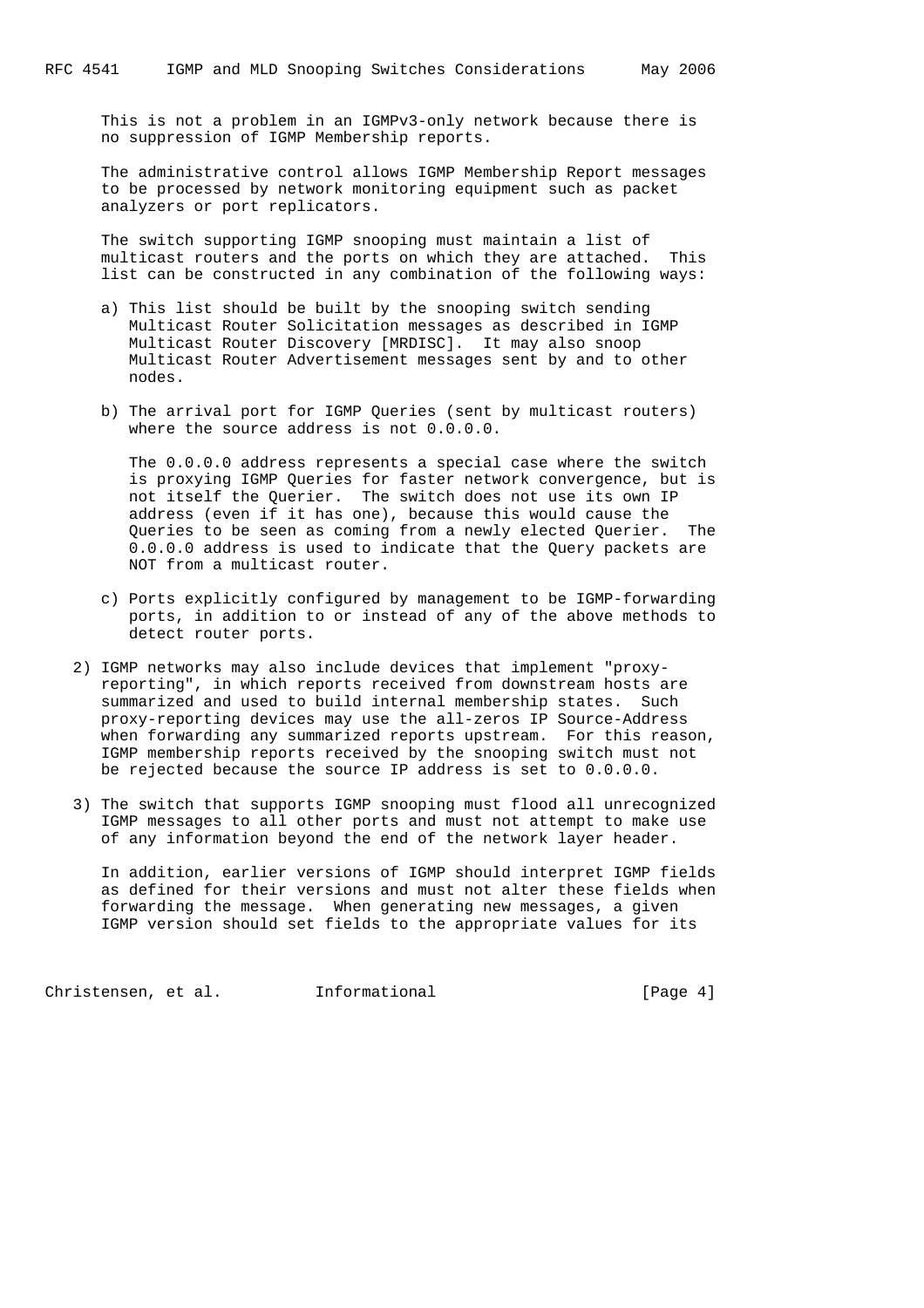own version. If any fields are reserved or otherwise undefined for a given IGMP version, the fields should be ignored when parsing the message and must be set to zeroes when new messages are generated by implementations of that IGMP version. An exception may occur if the switch is performing a spoofing function, and is aware of the settings for new or reserved fields that would be required to correctly spoof for a different IGMP version.

 The reason to worry about these trivialities is that IGMPv3 overloads the old IGMP query message using the same type number (0x11) but with an extended header. Therefore there is a risk that IGMPv3 queries may be interpreted as older version queries by, for example, IGMPv2 snooping switches. This has already been reported [IETF56] and is discussed in section 2.2.

 4) An IGMP snooping switch should be aware of link layer topology changes caused by Spanning Tree operation. When a port is enabled or disabled by Spanning Tree, a General Query may be sent on all active non-router ports in order to reduce network convergence time. Non-Querier switches should be aware of whether the Querier is in IGMPv3 mode. If so, the switch should not spoof any General Queries unless it is able to send an IGMPv3 Query that adheres to the most recent information sent by the true Querier. In no case should a switch introduce a spoofed IGMPv2 Query into an IGMPv3 network, as this may create excessive network disruption.

 If the switch is not the Querier, it should use the 'all-zeros' IP Source Address in these proxy queries (even though some hosts may elect to not process queries with a 0.0.0.0 IP Source Address). When such proxy queries are received, they must not be included in the Querier election process.

- 5) An IGMP snooping switch must not make use of information in IGMP packets where the IP or IGMP headers have checksum or integrity errors. The switch should not flood such packets but if it does, it should also take some note of the event (i.e., increment a counter). These errors and their processing are further discussed in [IGMPv3], [MLD] and [MLDv2].
- 6) The snooping switch must not rely exclusively on the appearance of IGMP Group Leave announcements to determine when entries should be removed from the forwarding table. It should implement a membership timeout mechanism such as the router-side functionality of the IGMP protocol as described in the IGMP and MLD specifications (See Normative Reference section for IGMPv1-3 and MLDv1-2) on all its non-router ports. This timeout value should be configurable.

Christensen, et al. Informational (Page 5)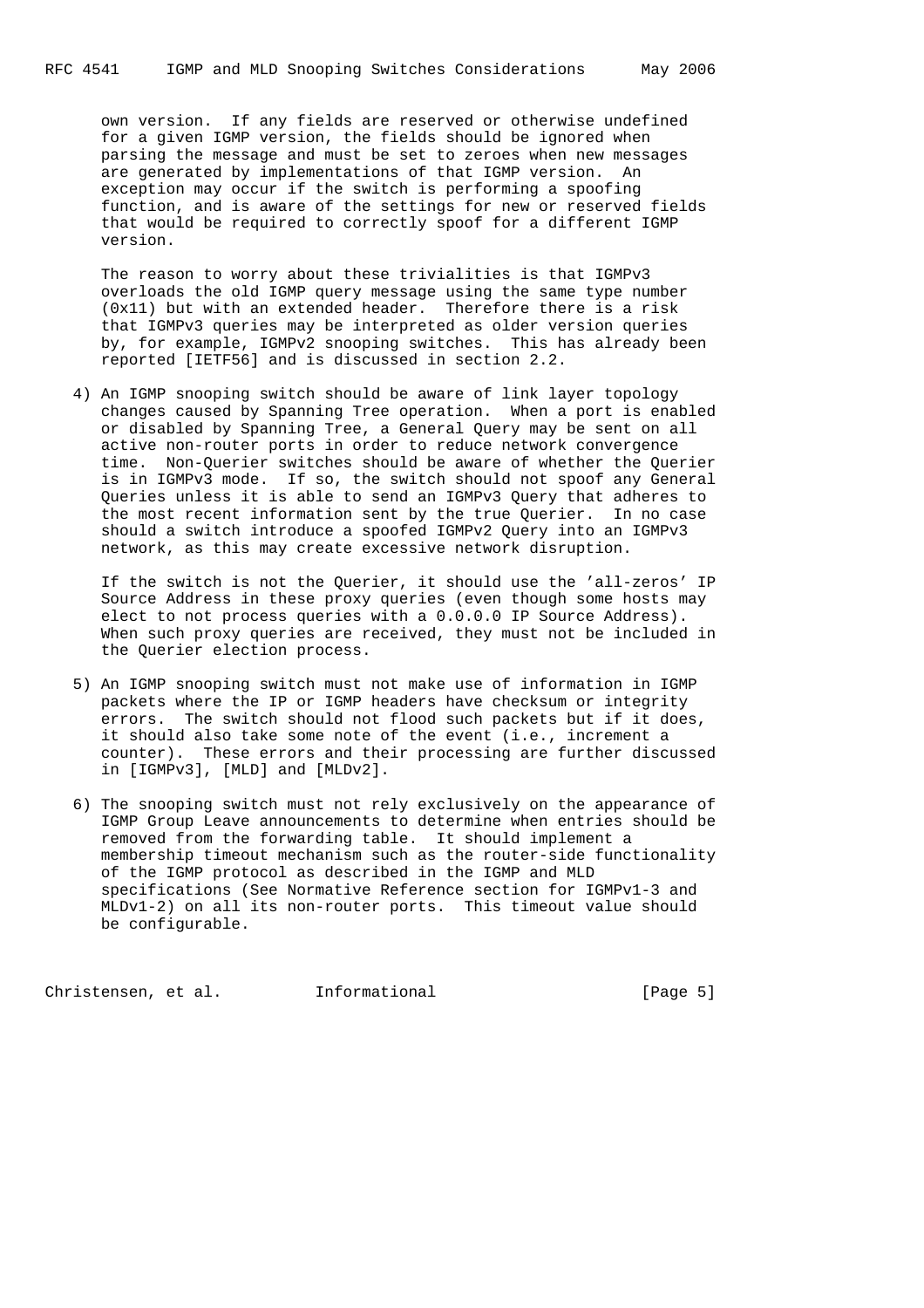# 2.1.2. Data Forwarding Rules

 1) Packets with a destination IP address outside 224.0.0.X which are not IGMP should be forwarded according to group-based port membership tables and must also be forwarded on router ports.

 This is the main IGMP snooping functionality for the data path. One approach that an implementation could take would be to maintain separate membership and multicast router tables in software and then "merge" these tables into a forwarding cache.

 2) Packets with a destination IP (DIP) address in the 224.0.0.X range which are not IGMP must be forwarded on all ports.

 This recommendation is based on the fact that many host systems do not send Join IP multicast addresses in this range before sending or listening to IP multicast packets. Furthermore, since the 224.0.0.X address range is defined as link-local (not to be routed), it seems unnecessary to keep the state for each address in this range. Additionally, some routers operate in the 224.0.0.X address range without issuing IGMP Joins, and these applications would break if the switch were to prune them due to not having seen a Join Group message from the router.

 3) An unregistered packet is defined as an IPv4 multicast packet with a destination address which does not match any of the groups announced in earlier IGMP Membership Reports.

 If a switch receives an unregistered packet, it must forward that packet on all ports to which an IGMP router is attached. A switch may default to forwarding unregistered packets on all ports. Switches that do not forward unregistered packets to all ports must include a configuration option to force the flooding of unregistered packets on specified ports.

 In an environment where IGMPv3 hosts are mixed with snooping switches that do not yet support IGMPv3, the switch's failure to flood unregistered streams could prevent v3 hosts from receiving their traffic. Alternatively, in environments where the snooping switch supports all of the IGMP versions that are present, flooding unregistered streams may cause IGMP hosts to be overwhelmed by multicast traffic, even to the point of not receiving Queries and failing to issue new membership reports for their own groups.

 It is encouraged that snooping switches at least recognize and process IGMPv3 Join Reports, even if this processing is limited to the behavior for IGMPv2 Joins, i.e., is done without considering

Christensen, et al. Informational [Page 6]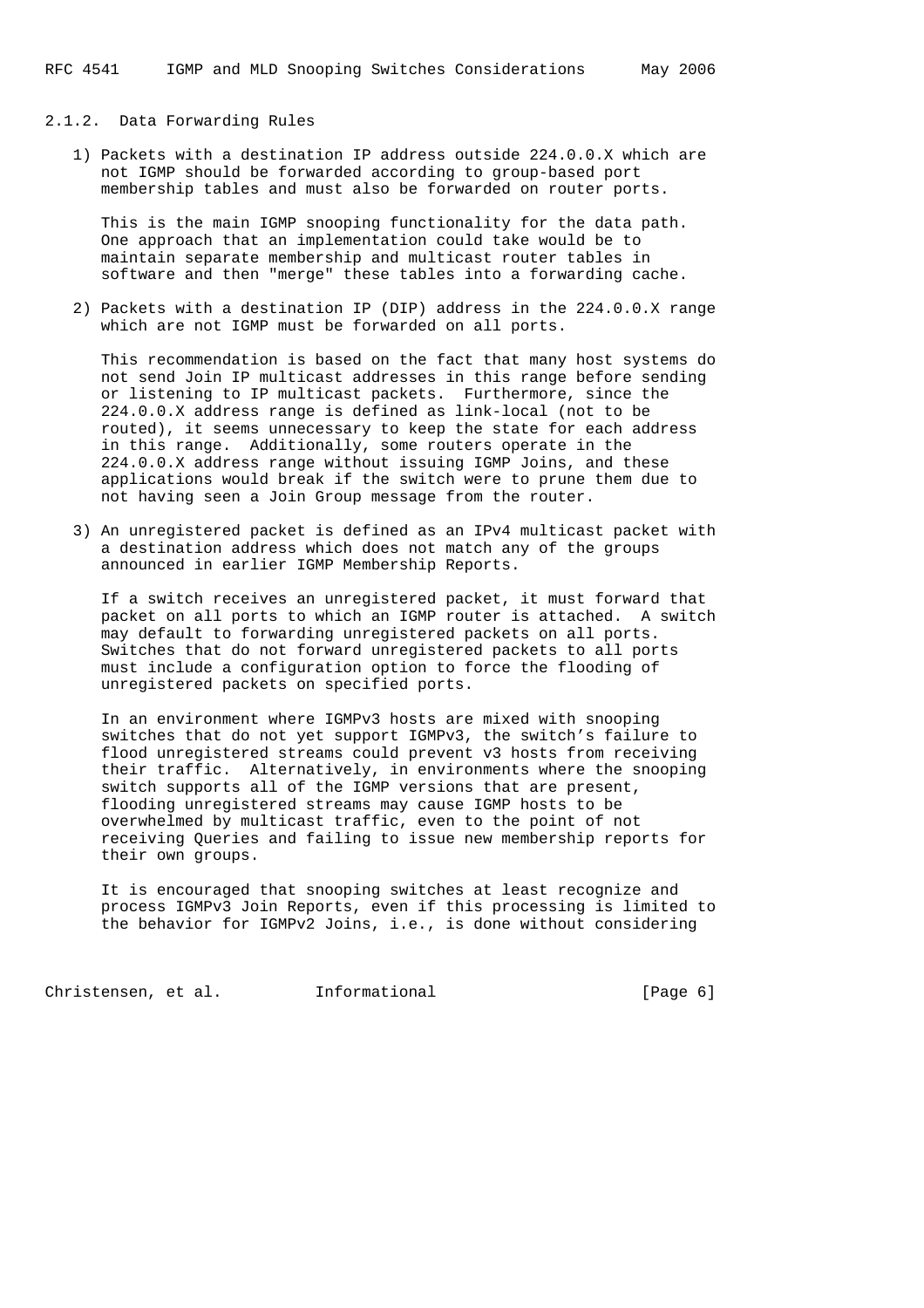any additional "include source" or "exclude source" filtering. When IGMPv3 Joins are not recognized, a snooping switch may incorrectly prune off the unregistered data streams for the groups (as noted above); alternatively, it may fail to add in forwarding to any new IGMPv3 hosts if the group has previously been joined as IGMPv2 (because the data stream is seen as already having been registered).

 4) All non-IPv4 multicast packets should continue to be flooded out to all remaining ports in the forwarding state as per normal IEEE bridging operations.

 This recommendation is a result of the fact that groups made up of IPv4 hosts and IPv6 hosts are completely separate and distinct groups. As a result, information gleaned from the topology between members of an IPv4 group would not be applicable when forming the topology between members of an IPv6 group.

- 5) IGMP snooping switches may maintain forwarding tables based on either MAC addresses or IP addresses. If a switch supports both types of forwarding tables then the default behavior should be to use IP addresses. IP address based forwarding is preferred because the mapping between IP multicast addresses and link-layer multicast addresses is ambiguous. In the case of Ethernet, there is a multiplicity of 1 Ethernet address to 32 IP addresses [RFC1112].
- 6) Switches which rely on information in the IP header should verify that the IP header checksum is correct. If the checksum fails, the information in the packet must not be incorporated into the forwarding table. Further, the packet should be discarded.
- 7) When IGMPv3 "include source" and "exclude source" membership reports are received on shared segments, the switch needs to forward the superset of all received membership reports on to the shared segment. Forwarding of traffic from a particular source S to a group G must happen if at least one host on the shared segment reports an IGMPv3 membership of the type INCLUDE(G, Slist1) or EXCLUDE(G, Slist2), where S is an element of Slist1 and not an element of Slist2.

The practical implementation of the  $(G, S1, S2, ...)$  based data forwarding tables are not within the scope of this document. However, one possibility is to maintain two (G,S) forwarding lists: one for the INCLUDE filter where a match of a specific (G,S) is required before forwarding will happen, and one for the EXCLUDE filter where a match of a specific (G,S) will result in no forwarding.

Christensen, et al. Informational [Page 7]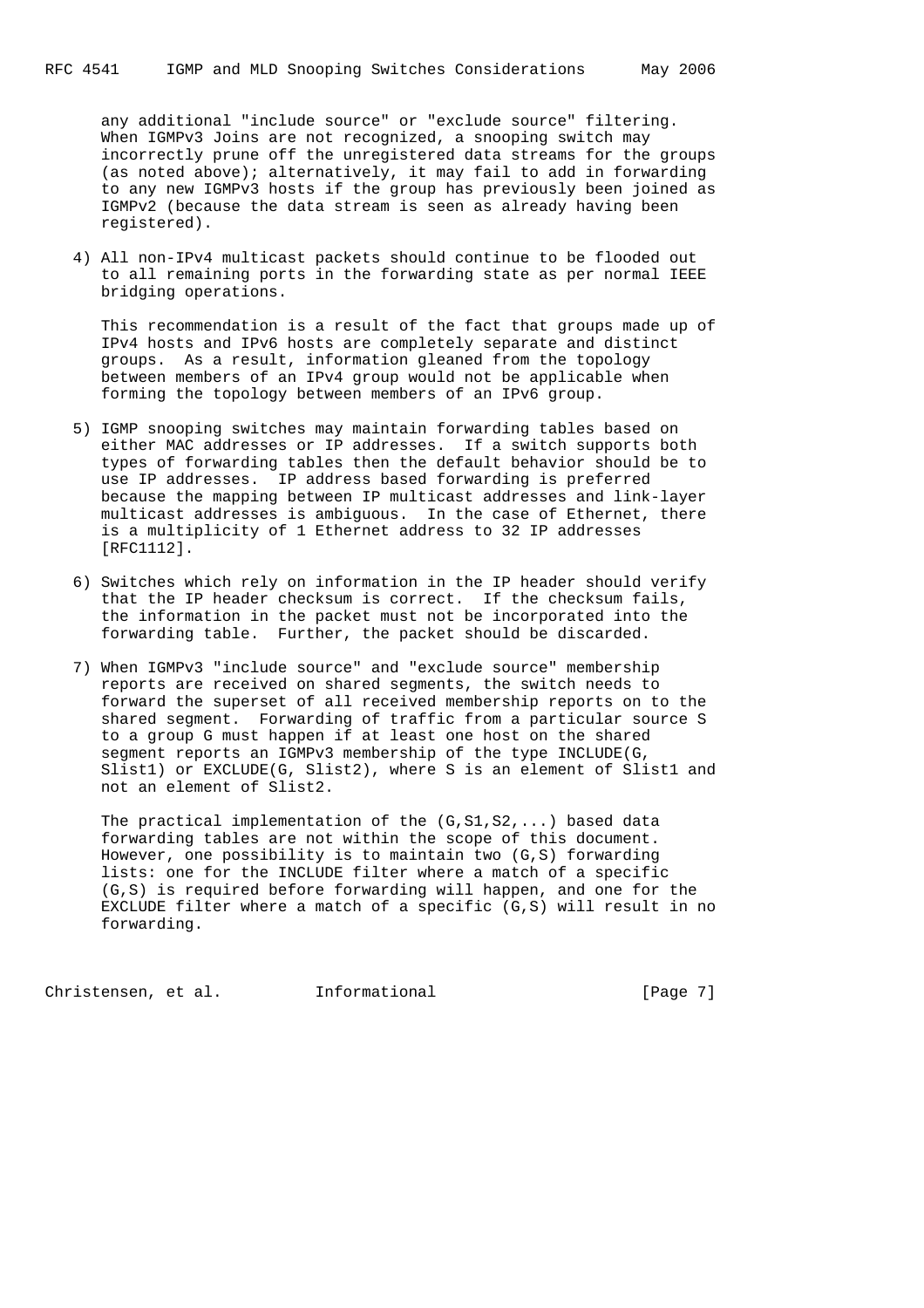#### 2.2. IGMP Snooping-Related Problems

 A special problem arises in networks consisting of IGMPv3 routers as well as IGMPv2 and IGMPv3 hosts interconnected by an IGMPv2 snooping switch as recently reported [IETF56]. The router will continue to maintain IGMPv3 even in the presence of IGMPv2 hosts, and thus the network will not converge on IGMPv2. But it is likely that the IGMPv2 snooping switch will not recognize or process the IGMPv3 membership reports. Groups for these unrecognized reports will then either be flooded (with all of the problems that may create for hosts in a network with a heavy multicast load) or pruned by the snooping switch.

 Therefore, it is recommended that in such a network, the multicast router be configured to use IGMPv2. If this is not possible, and if the snooping switch cannot recognize and process the IGMPv3 membership reports, it is instead recommended that the switch's IGMP snooping functionality be disabled, as there is no clear solution to this problem.

#### 3. IPv6 Considerations

 In order to avoid confusion, the previous discussions have been based on the IGMP protocol which only applies to IPv4 multicast. In the case of IPv6, most of the above discussions are still valid with a few exceptions that we will describe here.

 The control and data forwarding rules in the IGMP section can, with a few considerations, also be applied to MLD. This means that the basic functionality of intercepting MLD packets, and building membership lists and multicast router lists, is the same as for IGMP.

 In IPv6, the data forwarding rules are more straight forward because MLD is mandated for addresses with scope 2 (link-scope) or greater. The only exception is the address FF02::1 which is the all hosts link-scope address for which MLD messages are never sent. Packets with the all hosts link-scope address should be forwarded on all ports.

 MLD messages are also not sent regarding groups with addresses in the range FF00::/15 (which encompasses both the reserved FF00::/16 and node-local FF01::/16 IPv6 address spaces). These addresses should never appear in packets on the link.

 Equivalent to the IPv4 behaviors regarding the null IP Source address, MLD membership reports must not be rejected by an MLD snooping switch because of an unspecified IP source address  $(:).$ Additionally, if a non-Querier switch spoofs any General Queries (as

Christensen, et al. Informational [Page 8]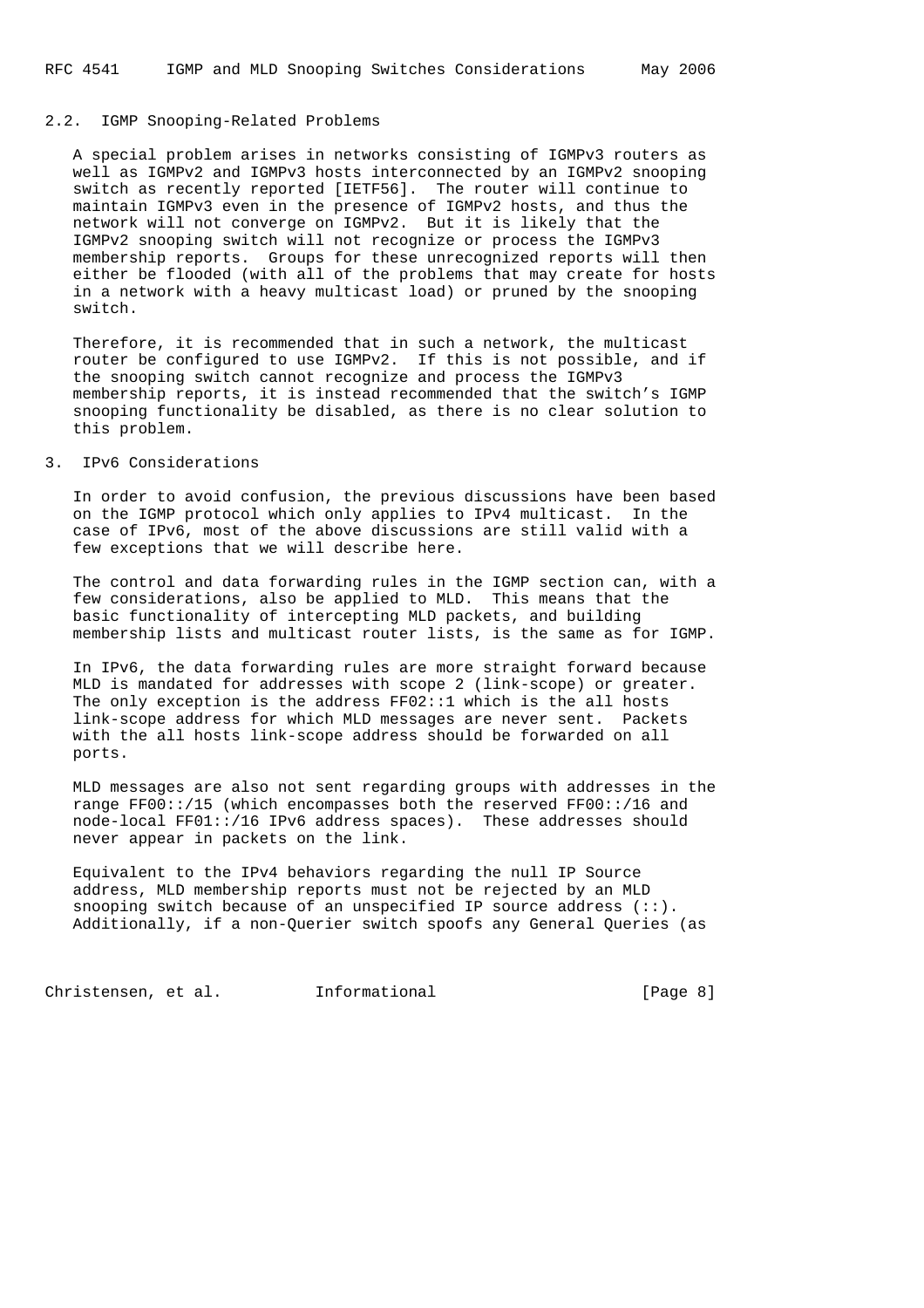addressed in Section 2.1 above, for Spanning Tree topology changes), the switch should use the null IP source address (::) when sending said queries. When such proxy queries are received, they must not be included in the Querier election process.

 The three major differences between IPv4 and IPv6 in relation to multicast are:

- The IPv6 protocol for multicast group maintenance is called Multicast Listener Discovery [MLDv2]. MLDv2 uses ICMPv6 message types instead of IGMP message types.
- The RFCs [IPV6-ETHER] and [IPV6-FDDI] describe how 32 of the 128 bit DIP addresses are used to form the 48 bit DMAC addresses for multicast groups, while [IPV6-TOKEN] describes the mapping for token ring DMAC addresses by using three low-order bits. The specification [IPV6-1394] makes use of a 6 bit channel number.
- Multicast router discovery is accomplished using the Multicast Router Discovery Protocol (MRDISC) defined in [MRDISC].

 The IPv6 packet header does not include a checksum field. Nevertheless, the switch should detect other packet integrity issues such as address version and payload length consistencies if possible. When the snooping switch detects such an error, it must not include information from the corresponding packet in the MLD forwarding table. The forwarding code should instead drop the packet and take further reasonable actions as advocated above.

 The fact that MLDv2 is using ICMPv6 adds new requirements to a snooping switch because ICMPv6 has multiple uses aside from MLD. This means that it is no longer sufficient to detect that the next header field of the IP header is ICMPv6 in order to identify packets relevant for MLD snooping. A software-based implementation which treats all ICMPv6 packets as candidates for MLD snooping could easily fill its receive queue and bog down the CPU with irrelevant packets. This would prevent the snooping functionality from performing its intended purpose and the non-MLD packets destined for other hosts could be lost.

 A solution is either to require that the snooping switch looks further into the packets, or to be able to detect a multicast DMAC address in conjunction with ICMPv6. The first solution is desirable when a configuration option allows the administrator to specify which ICMPv6 message types should trigger a CPU redirect and which should not. The reason is that a hardcoding of message types is inflexible for the introduction of new message types. The second solution introduces the risk that new protocols that use ICMPv6 and multicast

Christensen, et al. Informational [Page 9]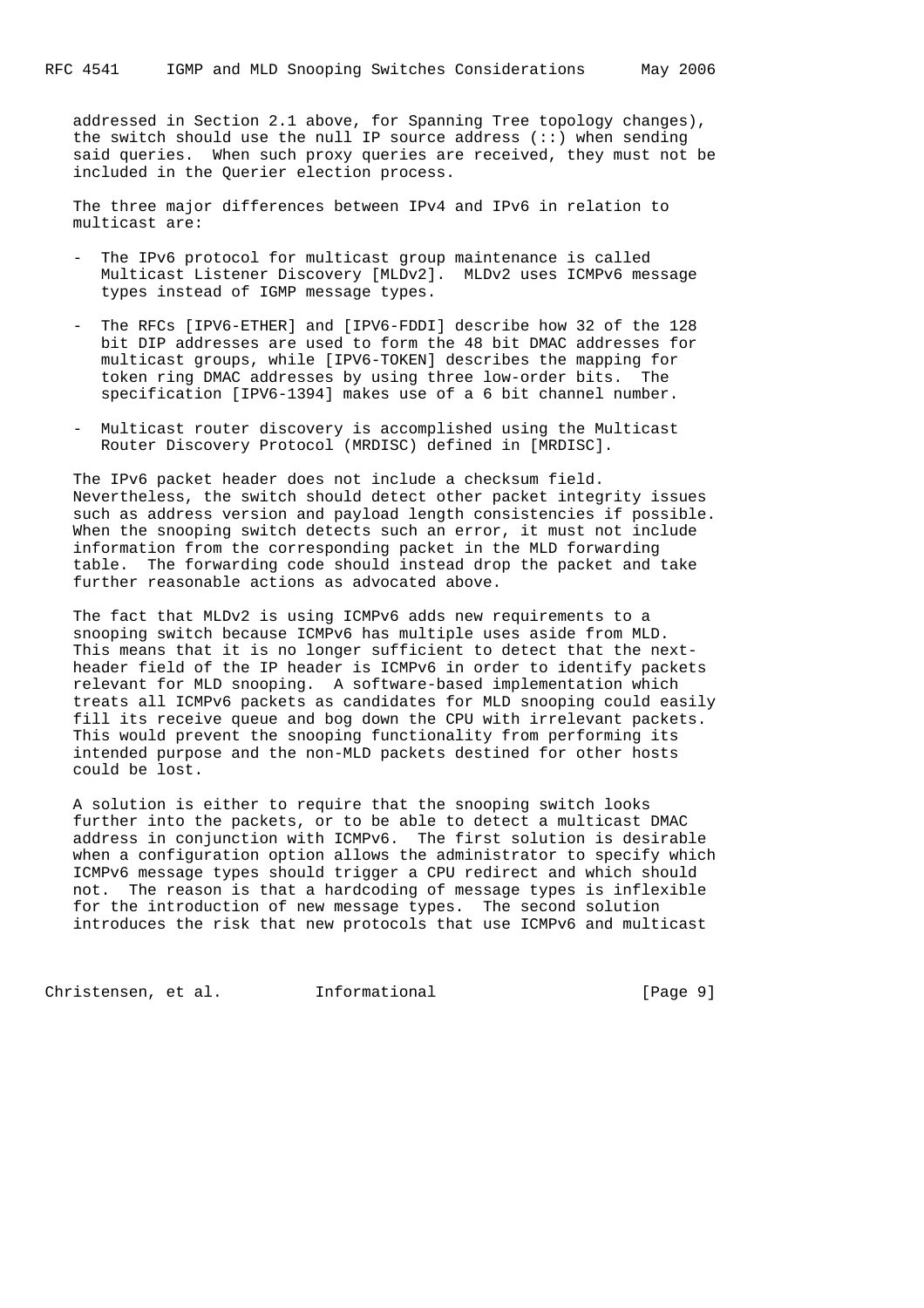DMAC addresses could be incorrectly identified as MLD. It is suggested that solution one is preferred when the configuration option is provided. If this is not the case, then the implementor should seriously consider making it available since Neighbor Discovery messages would be among those that fall into this false positive case and are vital for the operational integrity of IPv6 networks.

 The mapping from IP multicast addresses to multicast DMAC addresses introduces a potentially enormous overlap. The structure of an IPv6 multicast address is shown in the figure below. As a result, there are 2 \*\* (112 - 32), or more than 1.2e24 unique DIP addresses which map into a single DMAC address in Ethernet and FDDI. This should be compared to 2\*\*5 in the case of IPv4.

 Initial allocation of IPv6 multicast addresses, as described in [RFC3307], however, cover only the lower 32 bits of group ID. While this reduces the problem of address ambiguity to group IDs with different flag and scope values for now, it should be noted that the allocation policy may change in the future. Because of the potential overlap it is recommended that IPv6 address based forwarding is preferred to MAC address based forwarding.

| 8   4   4                  |  | 112 bits |
|----------------------------|--|----------|
| $ 11111111 $ flgs $ scop $ |  | group ID |
| +--------+----+----+----   |  |          |

#### 4. IGMP Questionnaire

 As part of this work, the following questions were asked on the MAGMA discussion list and were sent to known switch vendors implementing IGMP snooping. The individual contributions have been anonymized upon request and do not necessarily apply to all of the vendors' products.

The questions were:

- Q1 Do your switches perform IGMP Join aggregation? In other words, are IGMP joins intercepted, absorbed by the hardware/software so that only one Join is forwarded to the querier?
- Q2 Is multicast forwarding based on MAC addresses? Would datagrams addressed to multicast IP addresses 224.1.2.3 and 239.129.2.3 be forwarded on the same ports-groups?

Christensen, et al. Informational [Page 10]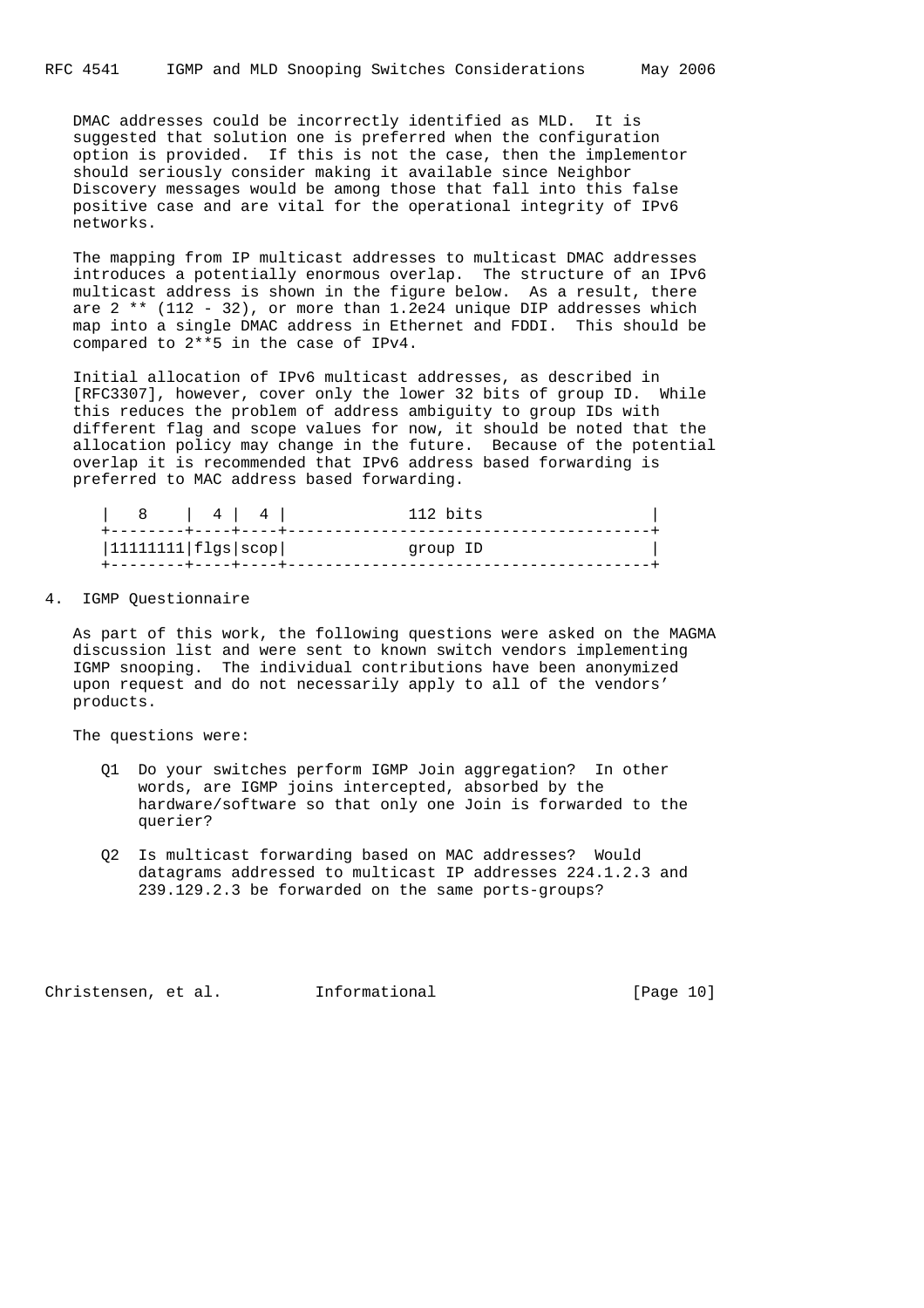- Q3 Is it possible to forward multicast datagrams based on IP addresses (not routed)? In other words, could 224.1.2.3 and 239.129.2.3 be forwarded on different port-groups with unaltered TTL?
- Q4 Are multicast datagrams within the range 224.0.0.1 to 224.0.0.255 forwarded on all ports whether or not IGMP Joins have been sent?
- Q5 Are multicast frames within the MAC address range 01:00:5E:00:00:01 to 01:00:5E:00:00:FF forwarded on all ports whether or not IGMP joins have been sent?
- Q6 Does your switch support forwarding to ports on which IP multicast routers are attached in addition to the ports where IGMP Joins have been received?
- Q7 Is your IGMP snooping functionality fully implemented in hardware?
- Q8 Is your IGMP snooping functionality partly software implemented?
- Q9 Can topology changes (for example spanning tree configuration changes) be detected by the IGMP snooping functionality so that for example new queries can be sent or tables can be updated to ensure robustness?

The answers were:

|                                                    |                 | Switch Vendor               |              |             |                  |  |
|----------------------------------------------------|-----------------|-----------------------------|--------------|-------------|------------------|--|
|                                                    |                 |                             | 3            | 4           | 5                |  |
| 01 Join aggregation<br>02 Layer-2 forwarding       | х<br>x          | x<br>$\mathbf{x}$           | X<br>X       | $\mathbf x$ | X<br>(1          |  |
| 03 Layer-3 forwarding                              |                 |                             |              |             |                  |  |
| 04 224.0.0.X aware<br>05 01:00:5e:00:00:XX aware   | <b>I</b> )<br>X | $\mathbf x$<br>$\mathbf{x}$ | $\mathbf x$  | 2)<br>2)    | $\mathbf x$<br>x |  |
| 06 Mcast router list                               | x               | $\mathbf x$                 | $\mathbf x$  | X           | X                |  |
| Hardware implemented<br>O7<br>08 Software assisted | X               | $\mathbf{x}$                | $\mathbf{x}$ | X           | $\mathbf x$      |  |
| Topology change aware<br>O9.                       | X               | X                           | X            | x           |                  |  |

x Means that the answer was Yes.

(1) In some products (typically high-end) Yes; in others No.

(2) Not at the time that the questionnaire was received

but expected in the near future.

Christensen, et al. Informational [Page 11]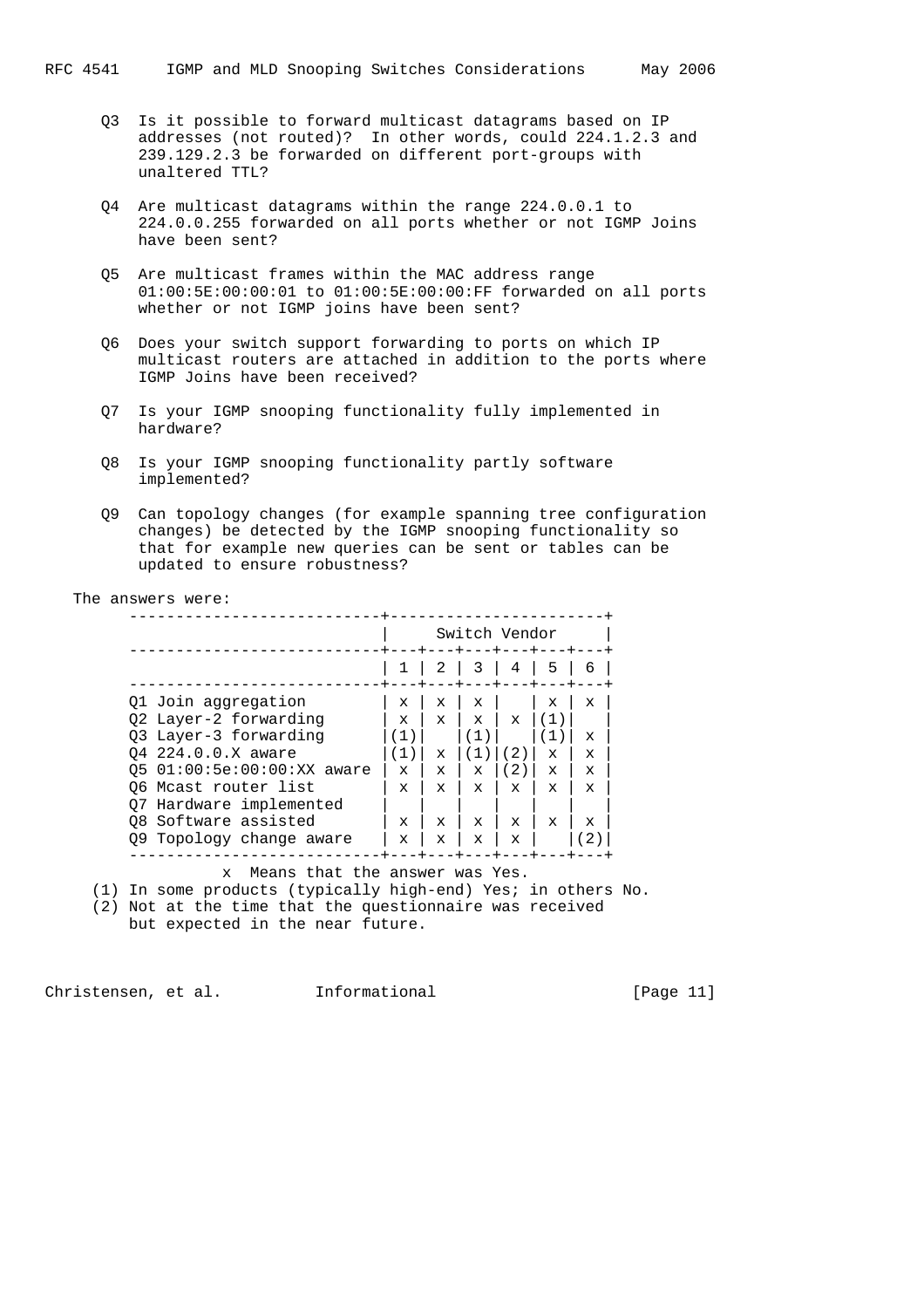#### 5. References

5.1. Normative References

- [BRIDGE] IEEE Std. 802.1D-2004 IEEE Standard for Local and metropolitan area networks, Media Access Control (MAC) Bridges
- [IGMPv3] Cain, B., Deering, S., Kouvelas, I., Fenner, B., and A. Thyagarajan, "Internet Group Management Protocol, Version 3", RFC 3376, October 2002.
- [IPV6-1394] Fujisawa, K. and A. Onoe, "Transmission of IPv6 Packets over IEEE 1394 Networks", RFC 3146, October 2001.
- [IPV6-ETHER] Crawford, M., "Transmission of IPv6 Packets over Ethernet Networks", RFC 2464, December 1998.
- [IPV6-FDDI] Crawford, M., "Transmission of IPv6 Packets over FDDI Networks", RFC 2467, December 1998.
- [IPV6-TOKEN] Crawford, M., Narten, T., and S. Thomas, "Transmission of IPv6 Packets over Token Ring Networks", RFC 2470, December 1998.
- [MLD] Deering, S., Fenner, W., and B. Haberman, "Multicast Listener Discovery (MLD) for IPv6", RFC 2710, October 1999.
	- [MLDv2] Vida, R. and L. Costa, "Multicast Listener Discovery Version 2 (MLDv2) for IPv6", RFC 3810, June 2004.
	- [MRDISC] Haberman, B. and J. Martin, "Multicast Router Discovery", RFC 4286, December 2005.
	- [RFC1112] Deering, S., "Host extensions for IP multicasting", STD 5, RFC 1112, August 1989.
	- [RFC2236] Fenner, W., "Internet Group Management Protocol, Version 2", RFC 2236, November 1997.
	- [RFC3307] Haberman, B., "Allocation Guidelines for IPv6 Multicast Addresses", RFC 3307, August 2002.

| Information |
|-------------|
|             |

al. Information is a contracted a large 12]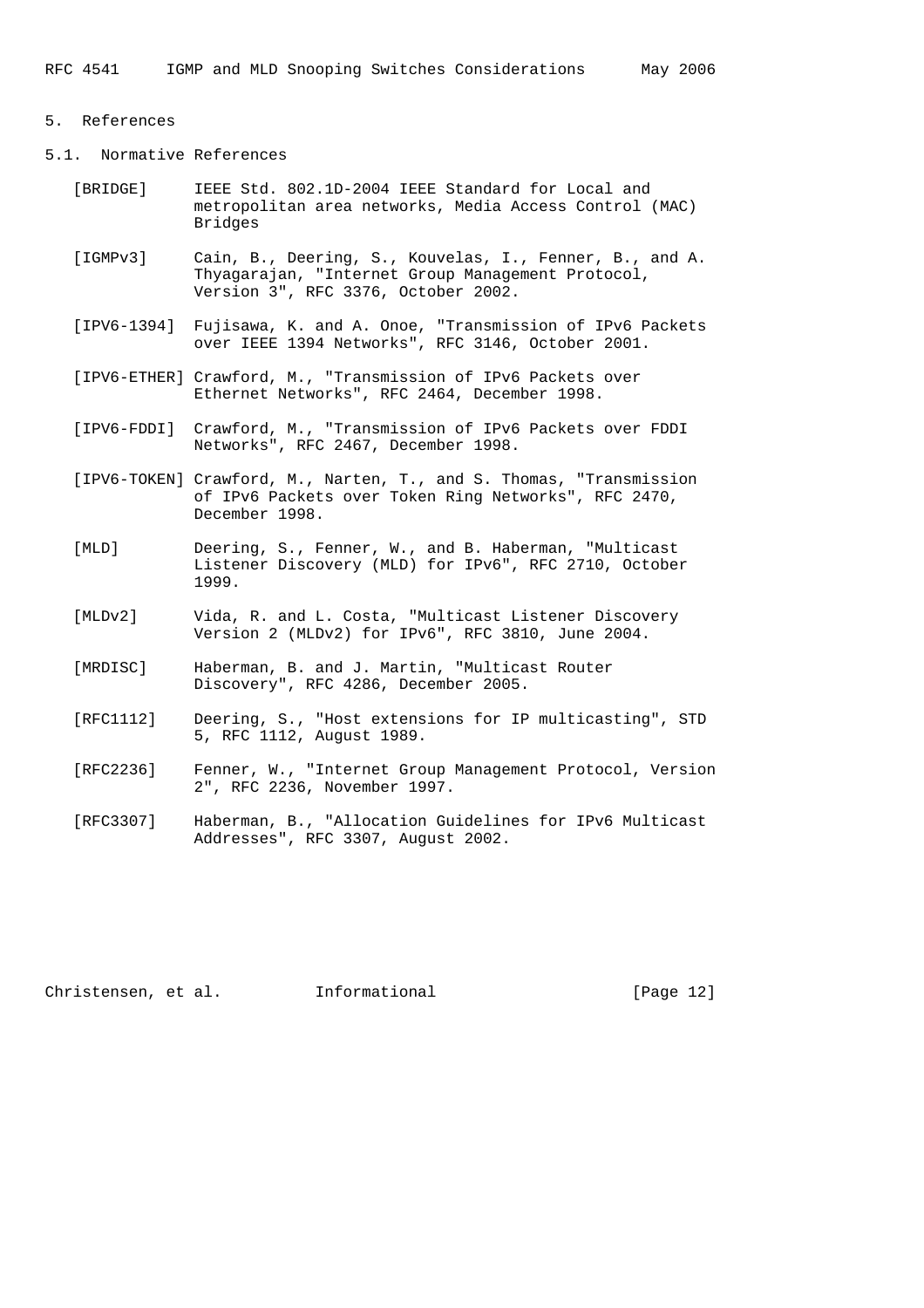RFC 4541 IGMP and MLD Snooping Switches Considerations May 2006

# 5.2. Informative References

| [CISCO] | Cisco Tech Notes, "Multicast In a Campus Network: CGMP |  |  |  |  |  |  |  |  |
|---------|--------------------------------------------------------|--|--|--|--|--|--|--|--|
|         | and IGMP snooping",                                    |  |  |  |  |  |  |  |  |
|         | $http://www.cisco.com/warp/public/473/22.html$         |  |  |  |  |  |  |  |  |

- [IETF56] Briefing by Dave Thaler, Microsoft, presented to the MAGMA WG at the 56'th IETF meeting in San Francisco, http://www.ietf.org/proceedings/03mar/index.html
- [MSOFT] Microsoft support article Q223136, "Some LAN Switches with IGMP Snooping Stop Forwarding Multicast Packets on RRAS Startup", http://support.microsoft.com/ support/articles/Q223/1/36.ASP

## 6. Security Considerations

 Under normal network operation, the snooping switch is expected to improve overall network performance by limiting the scope of multicast flooding to a smaller portion of the local network. In the event of forged IGMP messages, the benefits of using a snooping switch might be reduced or eliminated.

 Security considerations for IGMPv3 at the network layer of the protocol stack are described in [IGMPv3]. The introduction of IGMP snooping functionality does not alter the handling of multicast packets by the router as it does not make use of link layer information.

 There are, however, changes in the way that the IGMP snooping switch handles multicast packets within the local network. In particular:

- A Query message with a forged source address which is less than that of the current Querier could cause snooping switches to forward subsequent Membership reports to the wrong network interface. It is for this reason that IGMP Membership Reports should be sent to all multicast routers as well as the current Querier.
- It is possible for a host on the local network to generate Current-State Report Messages that would cause the switch to incorrectly believe that there is a multicast listener on the same network segment as the originator of the forged message. This will cause unrequested multicast packets to be forwarded into the network segments between the source and the router. If the router requires that all Multicast Report messages be authenticated as described in section 9.4 of [IGMPv3], it will discard the forged Report message from the host inside the network in the same way

Christensen, et al. Informational [Page 13]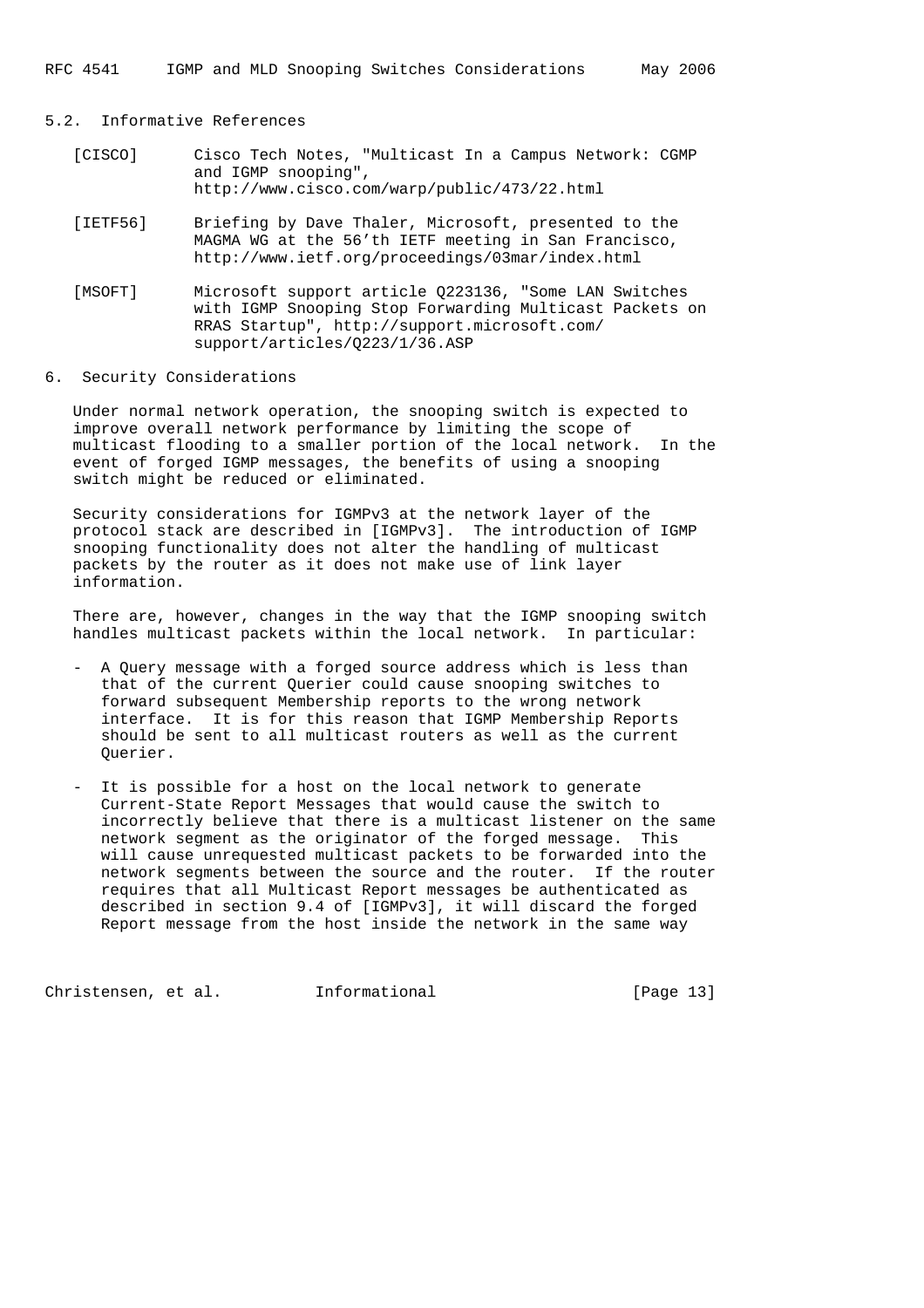that it would discard one which originates from a remote location. It is worth noting that if the router accepts unauthenticated Report messages by virtue of them having arrived over a network interface associated with the internal network, investigating the affected network segments will quickly narrow the search for the source of the forged messages.

 - As noted in [IGMPv3], there is little motivation for an attacker to forge a Membership report message since joining a group is generally an unprivileged operation. The sender of the forged Membership report will be the only recipient of the multicast traffic to that group. This is in contrast to a shared LAN segment (HUB) or network without snooping switches, where all other hosts on the same segment would be unable to transmit when the network segment is flooding the unwanted traffic.

 The worst case result for each attack would remove the performance improvements that the snooping functionality would otherwise provide. It would, however, be no worse than that experienced on a network with switches that do not perform multicast snooping.

7. Acknowledgements

 We would like to thank Martin Bak, Les Bell, Yiqun Cai, Ben Carter, Paul Congdon, Toerless Eckert, Bill Fenner, Brian Haberman, Edward Hilquist, Hugh Holbrook, Kevin Humphries, Isidor Kouvelas, Pekka Savola, Suzuki Shinsuke, Jaff Thomas, Rolland Vida, and Margaret Wasserman for comments and suggestions on this document.

 Furthermore, the following companies are acknowledged for their contributions: 3Com, Alcatel, Cisco Systems, Enterasys Networks, Hewlett-Packard, Vitesse Semiconductor Corporation, Thrane & Thrane. The ordering of these names do not necessarily correspond to the column numbers in the response table.

Christensen, et al. Informational [Page 14]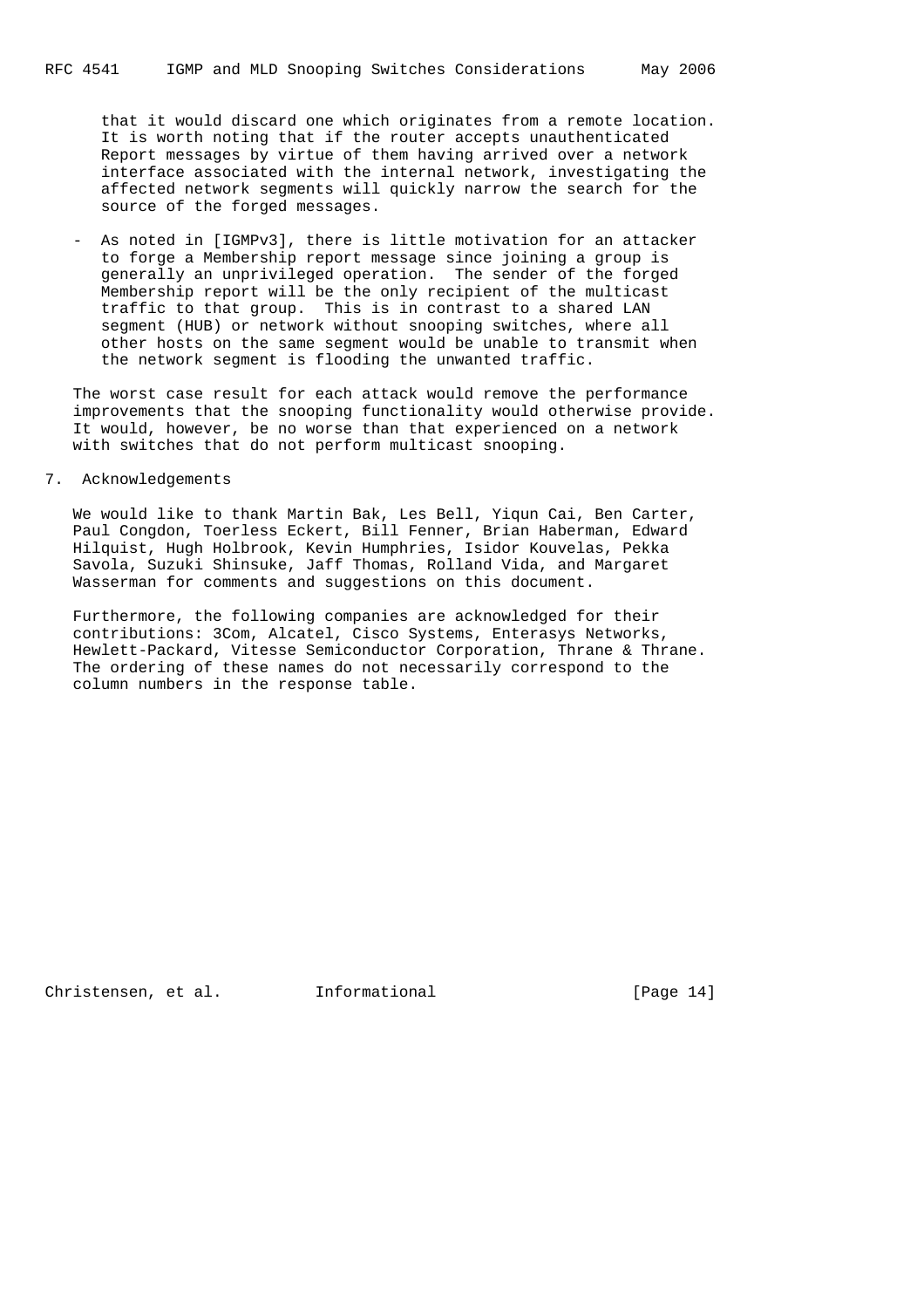Authors' Addresses

 Morten Jagd Christensen Thrane & Thrane Lundtoftegaardsvej 93 D 2800 Lyngby DENMARK

EMail: mjc@tt.dk

 Karen Kimball Hewlett-Packard 8000 Foothills Blvd. Roseville, CA 95747 USA

EMail: karen.kimball@hp.com

 Frank Solensky Calix 43 Nanog Park Acton, MA 01720 USA

EMail: frank.solensky@calix.com

Christensen, et al. 1nformational [Page 15]